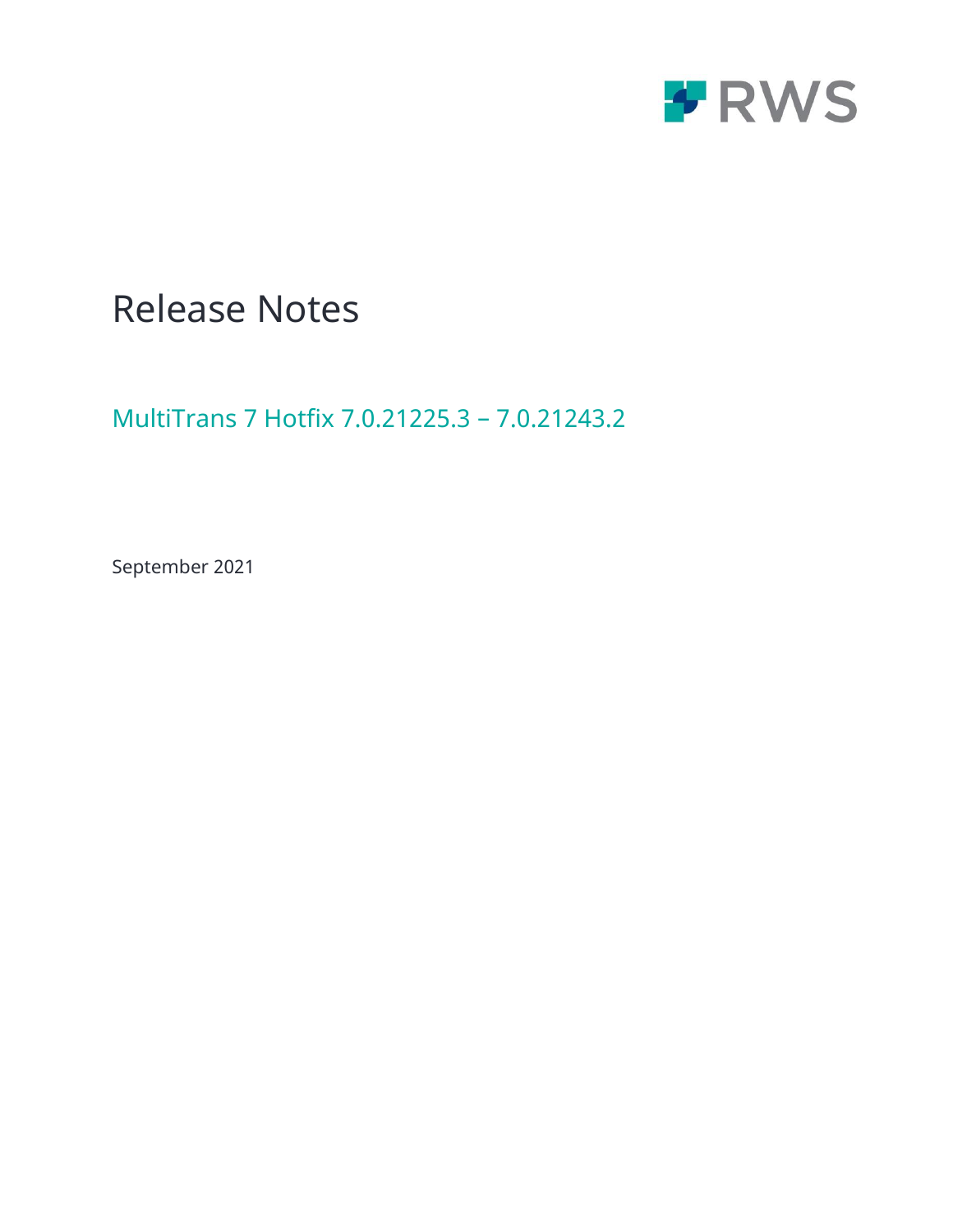

## <span id="page-1-0"></span>**Table of Contents**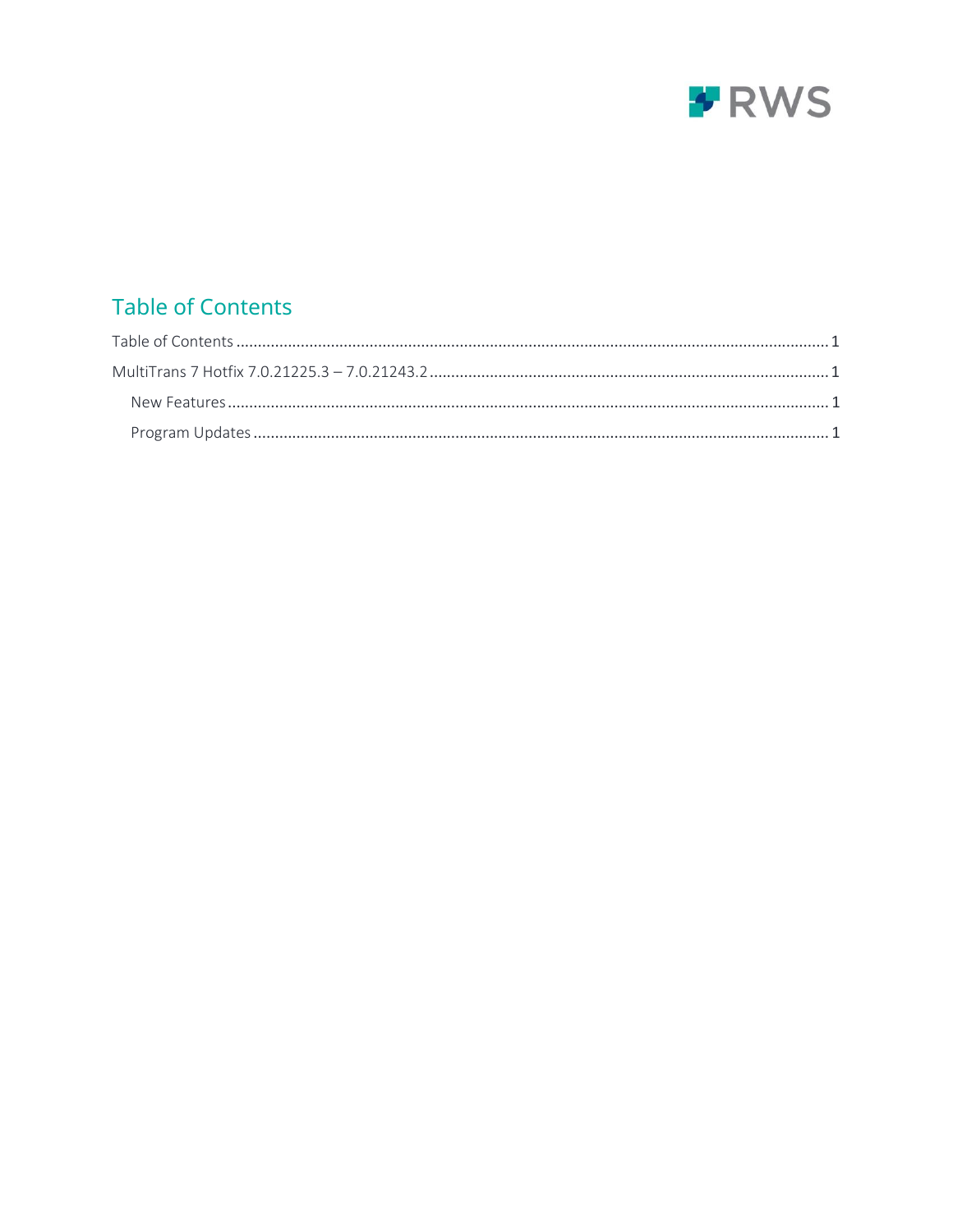

## <span id="page-2-0"></span>MultiTrans 7 Hotfix 7.0.21225.3 – 7.0.21243.2

### <span id="page-2-1"></span>New Features

- 1. (67489) Localized fields can be used when creating custom customer invoices.
- 2. (67700) Task-level unit rates can be used when creating custom customer invoices.

#### <span id="page-2-2"></span>Program Updates

- 3. (65816, 65817, 67776) MultiTrans XLIFF files with nested <g> tags are sanitized prior to conversion to SDLXLIFF and can now be opened in Trados Studio and returned to MultiTrans following edits in Trados Studio.
- 4. (67651, 67681) Error handling around the Other Project Code field in the Study Budget Estimate Tool has been improved.
- 5. (67682) Custom invoices can be voided prior to being completely generated.
- 6. (67725) The list of fields / variables used to generate a custom invoice can be longer than 650 characters.
- 7. (61886, 66688) The error messaging when creating custom invoice templates has been improved.